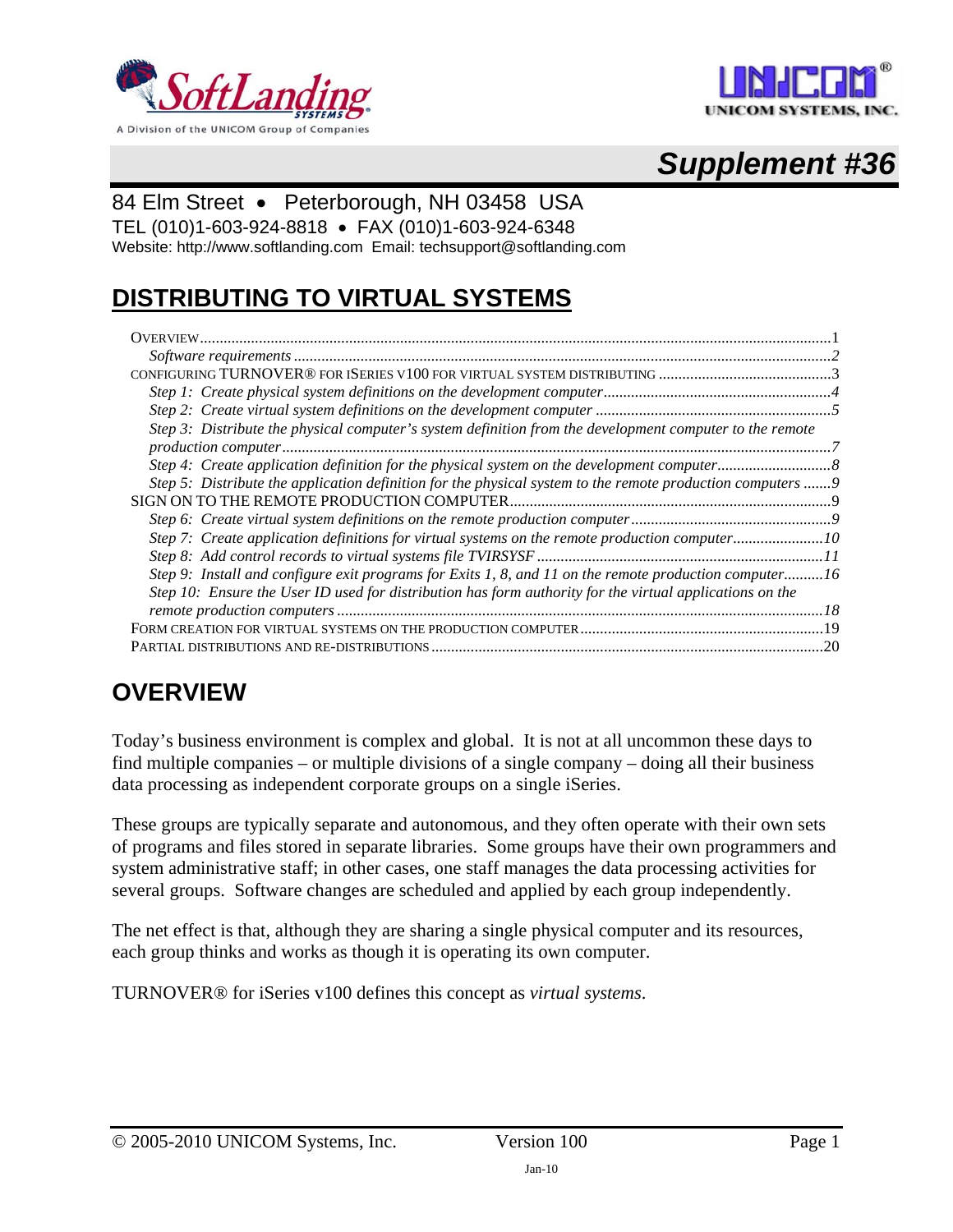## <span id="page-1-1"></span><span id="page-1-0"></span>**Software requirements**

Distribution to virtual systems is supported in TURNOVER® release 4.[1](#page-1-2) and higher.<sup>1</sup> You must be on a tape date of March 20, 1998 or later for this feature to be fully supported.

The following diagram shows a common distribution scenario that includes virtual systems:



**Figure 1: A Common Virtual System Distribution Scenario** 

The development computer distributes its changes to an iSeries that physically resides in the United Kingdom (UK) and to an iSeries that physically resides in Toronto. The iSeries in the UK operates under the concept of virtual systems. The Wales, Scotland, and England virtual systems are all autonomous groups that operate independently and have their own sets of programs and files in separate libraries on the UK physical system.

The iSeries in Toronto operates as a single physical system, with no virtual systems defined.

The rest of this document outlines the steps necessary to configure TURNOVER® for iSeries v100 and the computers in your iSeries network for virtual system distributing.

<span id="page-1-2"></span> $\overline{a}$ 1 Be aware that Release 5.2 is the lowest version of TURNOVER® that will be supported after the year 2002.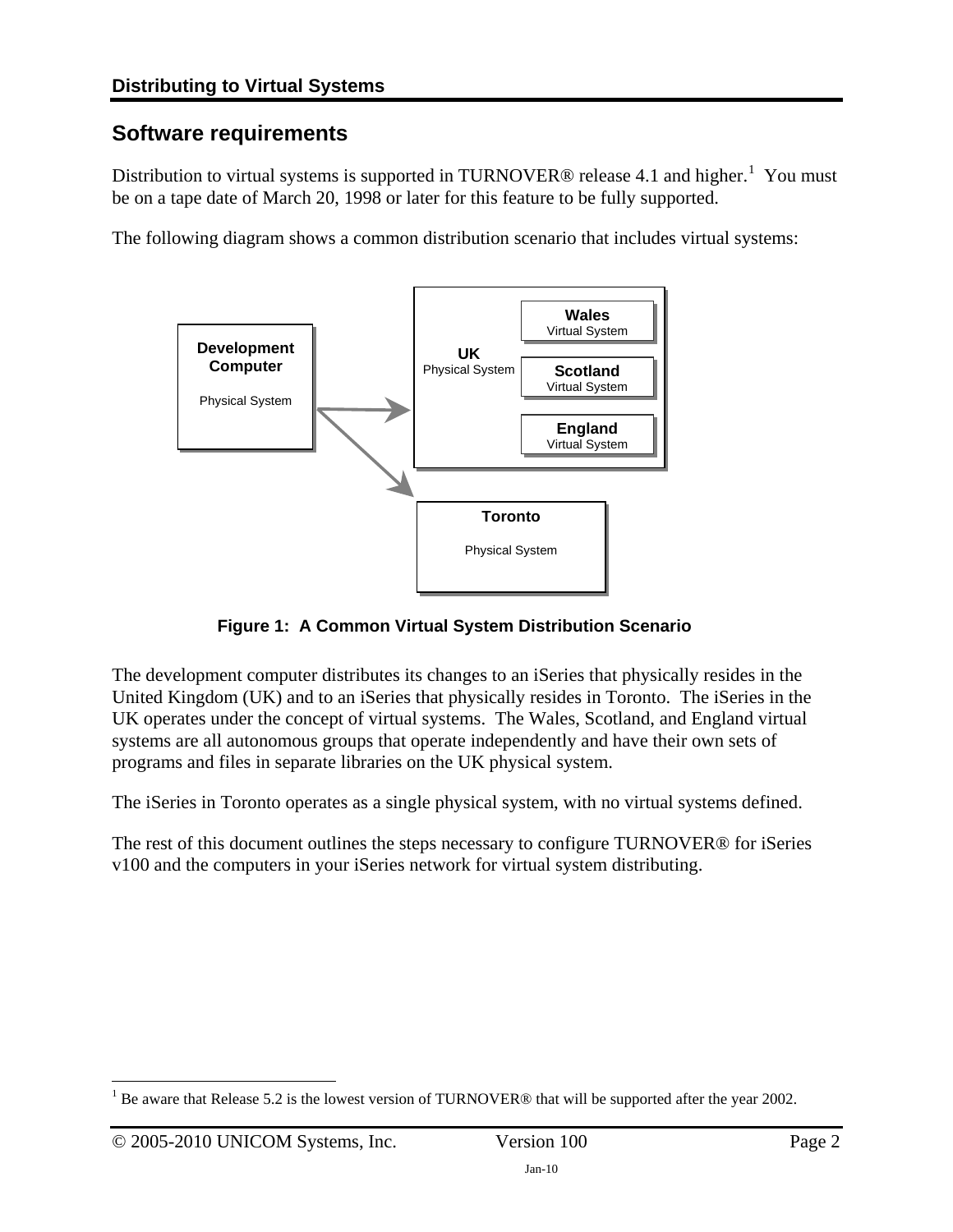# <span id="page-2-1"></span><span id="page-2-0"></span>**CONFIGURING TURNOVER® FOR ISERIES V100 FOR VIRTUAL SYSTEM DISTRIBUTING**

To configure TURNOVER® for iSeries v100 and your iSeries computers for distributing changes to virtual systems, you perform the following steps:

- 1. Create physical system definitions on the **development** computer.
- 2. Create virtual system definitions on the **development** computer.
- 3. **Distribute** the physical computer's system definition from the development computer to the remote production computers.
- 4. Create an application definition for the physical system on the **development** computer.
- 5. **Distribute** the application definition for the physical system to the remote production computers.
- <span id="page-2-3"></span>6. Create virtual system definitions on the **remote** production computer.
- <span id="page-2-4"></span>7. Create application definitions for the virtual systems on the **remote** production computers.
- <span id="page-2-2"></span>8. Add control records to virtual systems file TVIRSYSF.
- 9. Install and configure exit programs for Exits 1, 8, and 11 on the **remote** production computers. (See Step **[8](#page-2-2)** for details.)
- 10. Ensure the target User ID used for distribution has form authority for the virtual applications on the **remote** production computers.

Each step of the procedure is described on the following pages.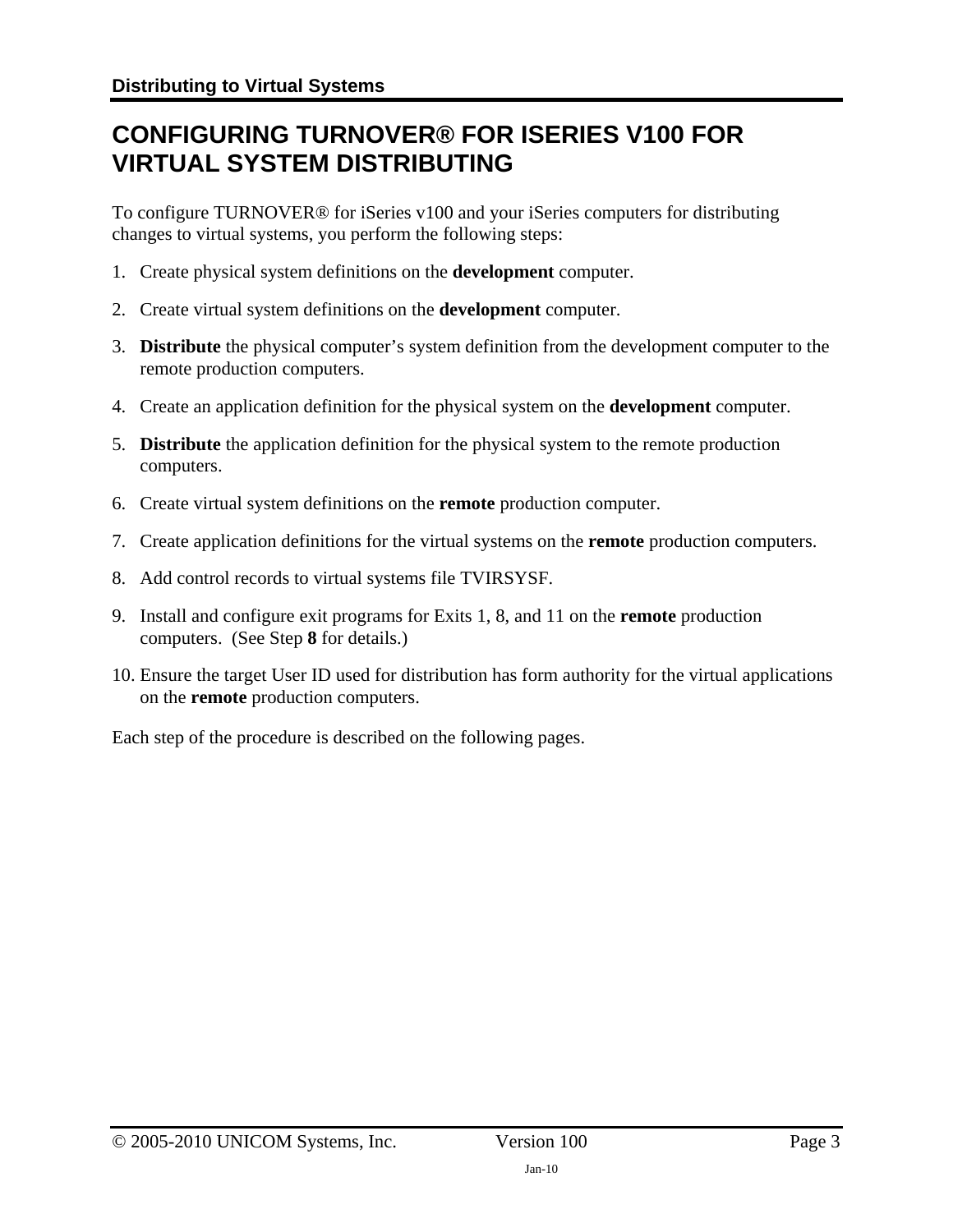### <span id="page-3-1"></span><span id="page-3-0"></span>**Step 1: Create physical system definitions on the development computer**

On your development computer, define a physical system for each target computer that must support this feature. Select option **11** from the TURNOVER® for iSeries v100 Main Menu, then option **1** (*Maintain system definitions*). Use **F6** to define the physical system as follows:

• In this example, we will define the physical computer for the UK as system SLSUK:

| 3/16/00<br>11:49:23                                                          | Add a System Definition                                                                                                                                                                                                                                                                                                                                                                                                                                        | 0A<br><b>YOURSYS</b> |
|------------------------------------------------------------------------------|----------------------------------------------------------------------------------------------------------------------------------------------------------------------------------------------------------------------------------------------------------------------------------------------------------------------------------------------------------------------------------------------------------------------------------------------------------------|----------------------|
| Type choices, press Enter.                                                   |                                                                                                                                                                                                                                                                                                                                                                                                                                                                |                      |
| System name SLSUK<br>System number *DEFAULT<br>Machine type 400<br>Model F70 | System description System Definition for SLSUK AS/400<br>Serial number 123456 Char, *LOCAL                                                                                                                                                                                                                                                                                                                                                                     |                      |
|                                                                              | $City/State/Zip \dots \dots \dots$<br>$\texttt{Country/FPC} \hspace{1.5cm} \ldots \hspace{1.5cm} \ldots \hspace{1.5cm} \ldots \hspace{1.5cm} \ldots \hspace{1.5cm} \ldots \hspace{1.5cm} \ldots \hspace{1.5cm} \ldots \hspace{1.5cm} \ldots \hspace{1.5cm} \ldots \hspace{1.5cm} \ldots \hspace{1.5cm} \ldots \hspace{1.5cm} \ldots \hspace{1.5cm} \ldots \hspace{1.5cm} \ldots \hspace{1.5cm} \ldots \hspace{1.5cm} \ldots \hspace{1.5cm} \ldots \hspace{1.5$ |                      |
| F3=Exit F10=System number F12=Cancel                                         |                                                                                                                                                                                                                                                                                                                                                                                                                                                                |                      |

• Fill in the system information on this panel, then press **Enter**. The *System Send Distribution Defaults* panel appears:

| 3/16/00<br>System Send Distribution Defaults<br>OA.<br>11:50:59<br><b>YOURSYS</b>                                                                                                                                                                                                                                                                                                                                                                                                                                                                                                                                  |  |
|--------------------------------------------------------------------------------------------------------------------------------------------------------------------------------------------------------------------------------------------------------------------------------------------------------------------------------------------------------------------------------------------------------------------------------------------------------------------------------------------------------------------------------------------------------------------------------------------------------------------|--|
| System Definition for SLSUK AS/400<br>System name SLSUK<br>System number                                                                                                                                                                                                                                                                                                                                                                                                                                                                                                                                           |  |
| Target user id and address TURNOVER SLSUK UserId-Address<br>Distribution device *SNADS<br>Device, *SNADS, *NONE<br>Distribute application definitions N<br>Y, N<br>Distribute source N<br>Y, N<br>Distribute objects Y<br>Y, N<br>Automatically distribute forms Y<br>Y, N<br>Distribution job schedule time *CURRENT<br>*CURRENT, hhmmss<br>Schedule elapsed action *SBMRLS<br>*NEXTDAY, *SBMHLD,<br>Submit received forms automatically N<br>Y, N, *RMTDFTS<br>Receive logs back N<br>Y, N, *RMTDFTS<br>Receive confirmations back N<br>Y, N, *RMTDFTS<br>Receive forms method * AUTOSTART *AUTOSTART, *PASSTHRU |  |
| $F3 = Exit$ $F12 = Cance1$                                                                                                                                                                                                                                                                                                                                                                                                                                                                                                                                                                                         |  |

• Type the distribution defaults specific to this system, then press **Enter**.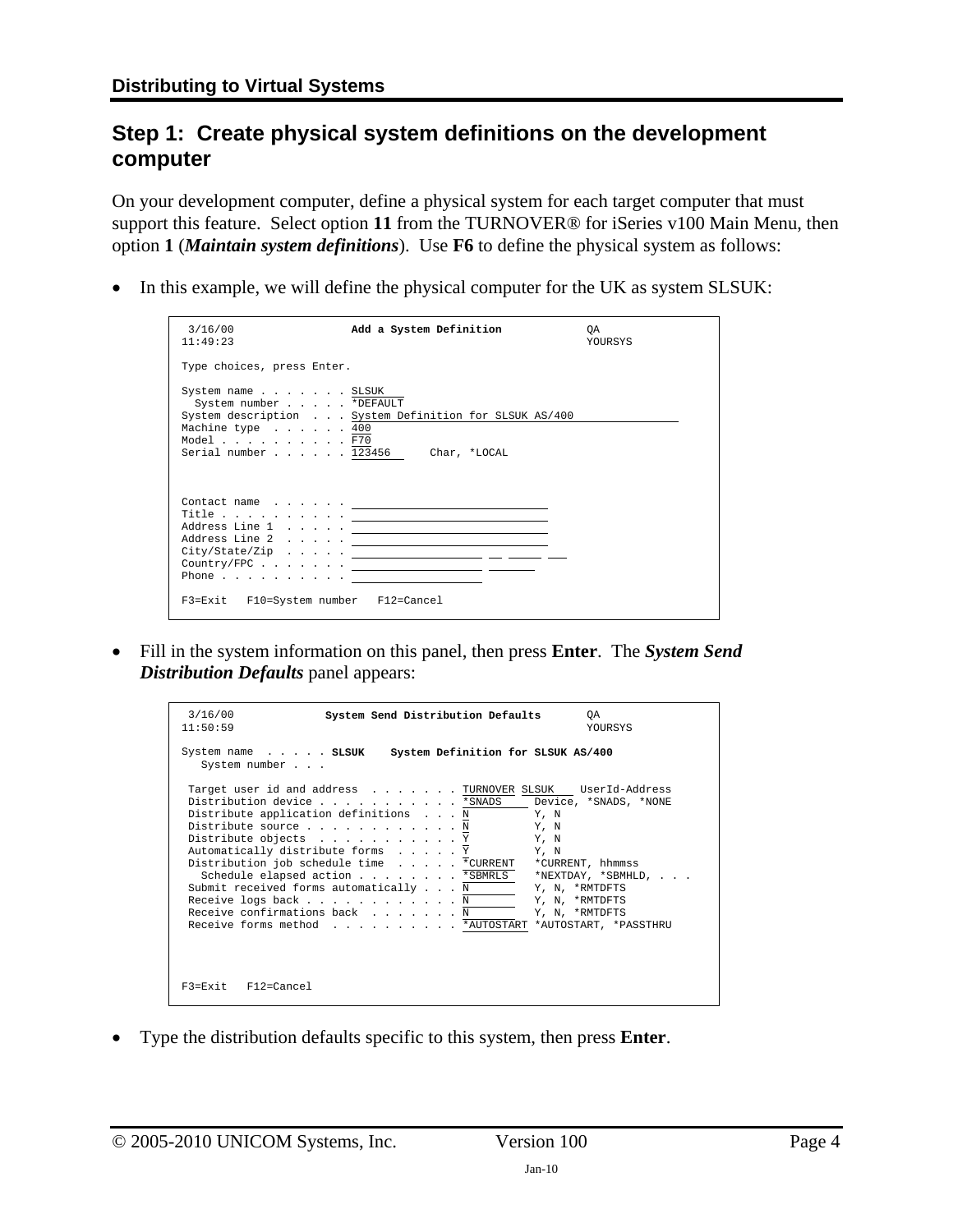## <span id="page-4-1"></span><span id="page-4-0"></span>**Step 2: Create virtual system definitions on the development computer**

• Now define the virtual systems on the physical production computer. From the *Maintain System Definitions* panel, use **F6** to add the first virtual system. In our example, we will add the virtual system for Wales, **\*VWALES**:

| 3/16/00<br>11:52:36                                                                                                                                    | Add a System Definition                                                                                                                                                                                                                                                                                                                                                                                                                                                                               | OA.<br><b>YOURSYS</b> |
|--------------------------------------------------------------------------------------------------------------------------------------------------------|-------------------------------------------------------------------------------------------------------------------------------------------------------------------------------------------------------------------------------------------------------------------------------------------------------------------------------------------------------------------------------------------------------------------------------------------------------------------------------------------------------|-----------------------|
| Type choices, press Enter.                                                                                                                             |                                                                                                                                                                                                                                                                                                                                                                                                                                                                                                       |                       |
| System name * VWALES<br>System number *DEFAULT<br>Machine type 400<br>Model $\ldots$ , $\ldots$ , $\ldots$ , 400<br>Serial number *VWALES Char, *LOCAL | System description Virtual System Definition for Wales                                                                                                                                                                                                                                                                                                                                                                                                                                                |                       |
| Phone $\ldots$ <u>_____________</u> _______<br>F3=Exit F10=System number F12=Cancel                                                                    | $\begin{array}{ccccccccccccccccc} \texttt{Contact name} & . & . & . & . & . & \textcolor{red}{\textbf{1} & \texttt{0} & \texttt{0} & \texttt{0} & \texttt{0} & \texttt{0} & \texttt{0} & \texttt{0} & \texttt{0} & \texttt{0} & \texttt{0} & \texttt{0} & \texttt{0} & \texttt{0} & \texttt{0} & \texttt{0} & \texttt{0} & \texttt{0} & \texttt{0} & \texttt{0} & \texttt{0} & \texttt{0} & \texttt{0} & \texttt{0} & \texttt{0} & \texttt{0} & \texttt$<br>Address Line 2 $\cdots$ . $\qquad \qquad$ |                       |

### **IMPORTANT!**

The virtual system name and serial number must start with "**\*V**" (quotes not included). Also, virtual system definitions are different from other system definitions in that the serial number is NOT the physical system's serial number. The serial number for a virtual system definition is the virtual system name.

• Type the system information and press **Enter**.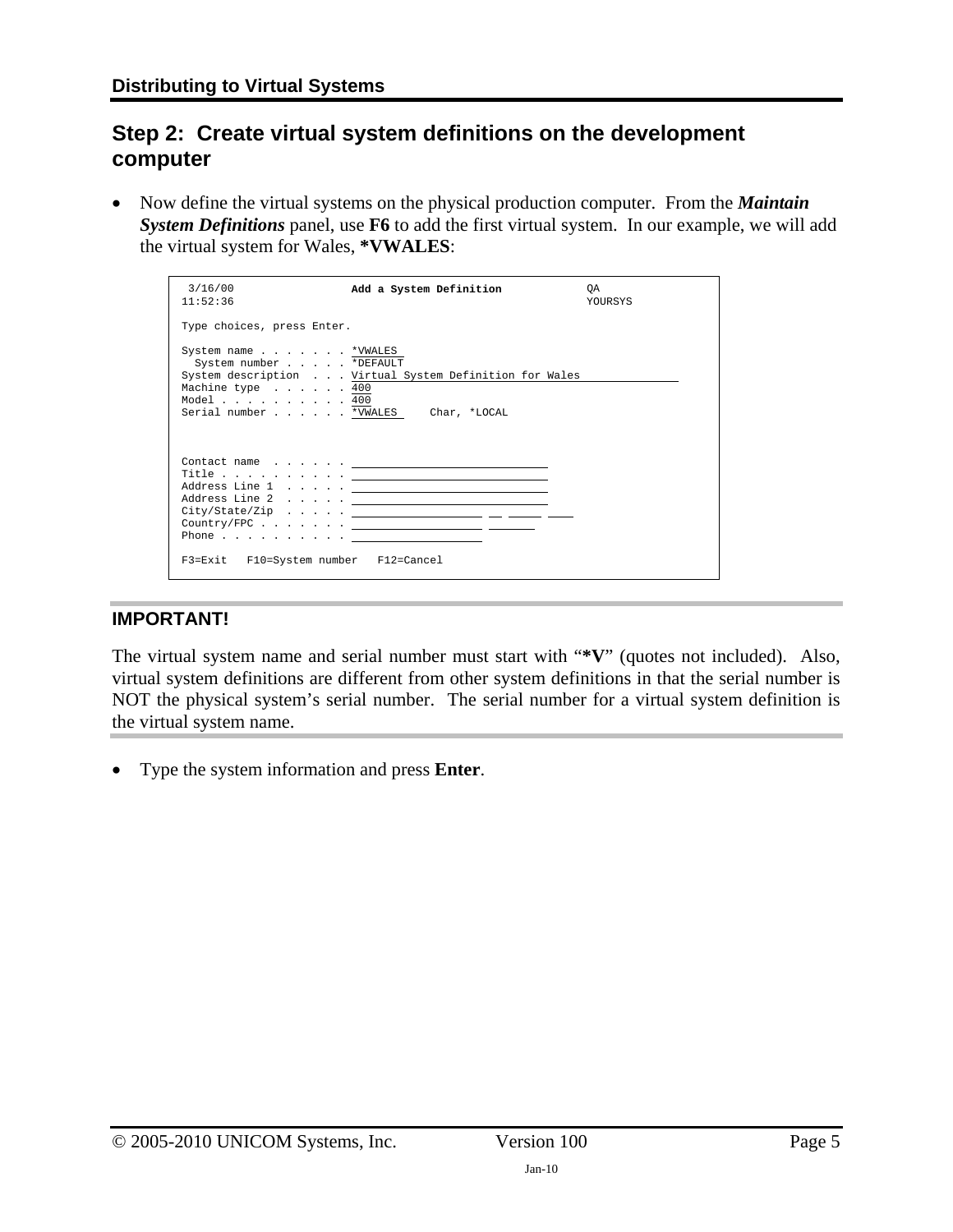The *System Send Distribution Defaults* panel appears:

| 3/16/00<br>System Send Distribution Defaults<br>0A<br>11:53:37<br>YOURSYS                                                                                                                                                                                                                                                                                                                                        |        |                                                                                              |
|------------------------------------------------------------------------------------------------------------------------------------------------------------------------------------------------------------------------------------------------------------------------------------------------------------------------------------------------------------------------------------------------------------------|--------|----------------------------------------------------------------------------------------------|
| System name *VWALES Virtual System Definition for Wales<br>System number<br>UserId-Add<br>Target user id and address TURNOVER *VWALES<br>Distribution device *NONE<br>Device, *SNADS, *<br>Distribute application definitions N<br>Y, N<br>Distribute source N<br>Y, N                                                                                                                                           | *NONE. | In virtual system definitions,<br>the <b>Distribution device</b><br>parameter must be set to |
| Distribute objects Y<br>Y, N<br>Automatically distribute forms Y<br>Y, N<br>Distribution job schedule time *CURRENT<br>*CURRENT, hhmmss<br>Schedule elapsed action *SBMRLS<br>*NEXTDAY, *SBMHLD,<br>Submit received forms automatically N<br>Y, N, *RMTDFTS<br>Receive logs back N<br>Y, N, *RMTDFTS<br>Receive confirmations back Y<br>Y, N, *RMTDFTS<br>Receive forms method * AUTOSTART *AUTOSTART, *PASSTHRU |        |                                                                                              |
| F3=Exit<br>F12=Cancel                                                                                                                                                                                                                                                                                                                                                                                            |        |                                                                                              |

• Repeat the definition process until you have defined the same number of virtual systems as resides on the physical computer. In our example, we would also add additional definitions for England and Scotland (systems **\*VENGL** and **\*VSCOT**).

After you have defined all the required virtual systems, the *Maintain System Definitions* panel looks like this:

| 3/16/00<br>11:56:00          |                             | Maintain System Definitions                                                                                                                                                                                                                                  | OA<br>YOURSYS |            |                                                                                                            |
|------------------------------|-----------------------------|--------------------------------------------------------------------------------------------------------------------------------------------------------------------------------------------------------------------------------------------------------------|---------------|------------|------------------------------------------------------------------------------------------------------------|
| System<br>*VENGL<br>*VSCOT   | Device<br>*NONE<br>$*$ NONE | 2=Change 4=Delete 7=Application definitions 9=Distribution defaults<br>12=Distribute System 13=Change DDMF definitions 16=Distributed Application<br>System Description<br>Virtual System Definition for England<br>Virtual System Definition for Scotland > |               |            | Virtual system definitions<br>for England, Scotland,<br>and Wales that are on the<br>UK physical computer. |
| *VWALES                      | $*$ NONE                    | Virtual System Definition for Wales                                                                                                                                                                                                                          |               |            |                                                                                                            |
| <b>BOGGS</b><br>510<br>SLSUK | * SNADS<br>*SNADS           | $BOGGS - 5.2$<br>System Definition for SLSUK AS/400                                                                                                                                                                                                          |               | in the UK. | Physical system definition<br>for the physical computer                                                    |
| $F3 = Exit$                  | F6=Add System Definition    | $F12 = Cancel$                                                                                                                                                                                                                                               |               |            |                                                                                                            |

System SLSUK represents the definition of the physical computer; systems **\*VENGL**, **\*VSCOT**, and **\*VWALES** represent the virtual systems. In addition, note that the physical system, SLSUK, has the device defined as **\*SNADS**. The virtual systems for England, Scotland, and Wales have the device defined as **\*NONE**.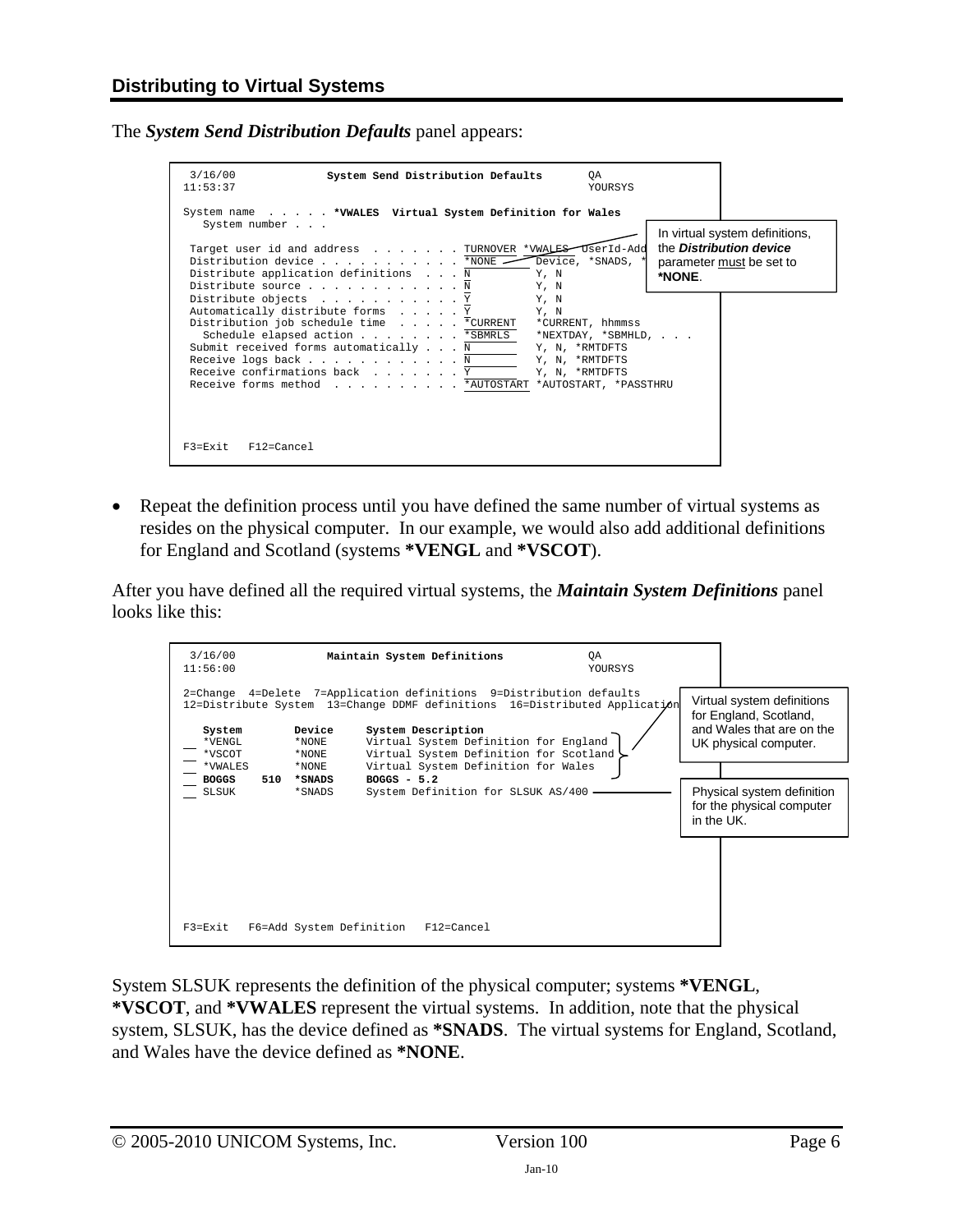## <span id="page-6-1"></span><span id="page-6-0"></span>**Step 3: Distribute the physical computer's system definition from the development computer to the remote production computer**

Next, distribute the physical system's definition to the remote computer. In our example, we are distributing the definition for system SLSUK from our development computer to the remote production computer, SLSUK itself.

• From the *Maintain System Definitions* panel, use option **12** to distribute the system definition. (You can also access the Remote Configuration Wizard from option **7** on the Distribution Menu.)

#### *The virtual system definitions cannot be distributed using option 12 and therefore must be created on the remote production computer.* Step **[6](#page-2-3)** addresses this issue.

Remember that the system definition of the development computer must reside on each production computer where distribution between the two systems will take place. If you have not done so already, use option **12** to distribute the development computer's system definition to each production computer.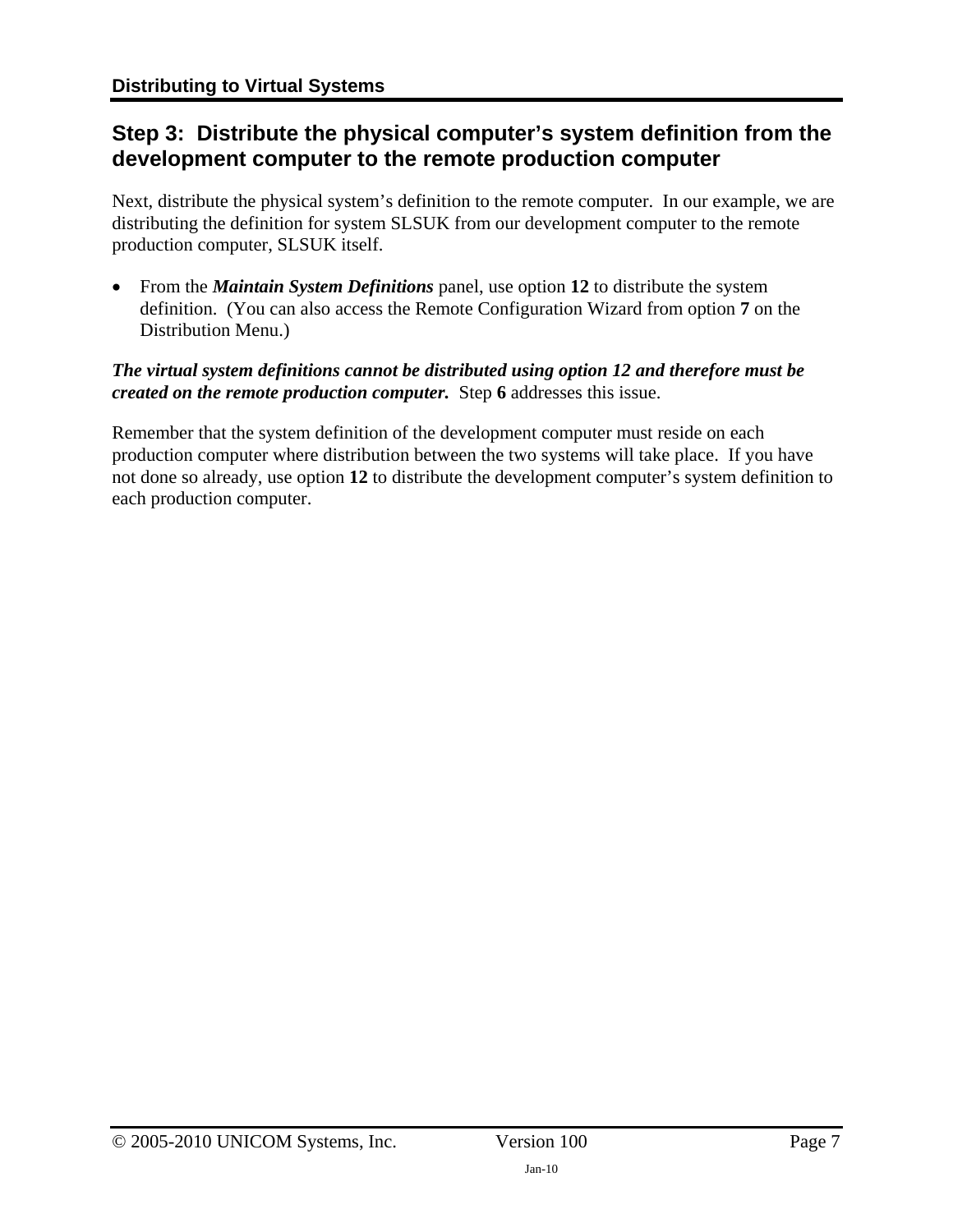## <span id="page-7-1"></span><span id="page-7-0"></span>**Step 4: Create application definition for the physical system on the development computer**

• Using option **1** on the TURNOVER® for iSeries v100 Main Menu, create the application definition for the physical system (SKSUK) system on your development computer. In our example, application TO is created with two levels, level 1 and level 2:

| 4/28/04<br>Description TurnOver UK<br>Emergency $\ldots$ $\ldots$ N | Work with Application Definition<br>OA<br>Appl: TO Rel: Ver:                                                                                 | SYSTEM: YOURSYS |
|---------------------------------------------------------------------|----------------------------------------------------------------------------------------------------------------------------------------------|-----------------|
| Type options, press Enter.                                          | 2=Change 3=Copy 4=Delete 5=View 6=Print 7=Rename 25=Deployment settings<br>20=Sbm XRef 21=Lock/unlock 22=Distribute App 23=Sbm initial build | Deploy          |
| Opt Lev Description<br>1 TurnOver UK Level 1                        | Lock XRef PC Objects<br>N<br>N<br>2 TurnOver UK Level 2 Distribution to UK N N                                                               | N<br>N          |
|                                                                     | F3=Exit F5=Refresh F6=Create level F12=Cancel F14=WRKSBMJOB<br>F16=User options F21=Command line F23=More options                            | <b>Bottom</b>   |

Level 2 distributes to the production computer as well as to the three virtual systems:

| 4/28/04<br>09:31:46     |                     | Application Distribution Defaults                                   | OA<br>YOURSYS |
|-------------------------|---------------------|---------------------------------------------------------------------|---------------|
|                         | Rel<br>Ver<br>$Lev$ | Application TO Position to system name/number                       |               |
| Description TurnOver UK |                     |                                                                     |               |
|                         |                     | 1=Add to distribution list 2=Change distribution 4=Delete from list |               |
|                         |                     |                                                                     | Distribute    |
| System                  | Device              | System description                                                  | OЬi<br>Src    |
| *VENGL                  | *NONE               | Virtual System Definition for England                               | Y<br>N        |
| *VSCOT                  | *NONE               | Virtual System Definition for Scotland                              | Y<br>N        |
| *VWALES                 | $*$ NONE            | Virtual System Definition for Wales                                 | Y<br>N        |
| SLSUK                   | *SNADS              | System Definition for SLSUK                                         | Y<br>N        |
|                         |                     |                                                                     |               |
|                         |                     |                                                                     |               |
|                         |                     |                                                                     |               |
|                         |                     | F3=Exit F11=Show only selected F2=System definitions                |               |
|                         |                     | F12=Cancel F21=Add all systems to list                              |               |
|                         |                     |                                                                     |               |

(Application definitions for the virtual systems are created on the remote production computer(s), as described in Step **[7](#page-2-4)**.)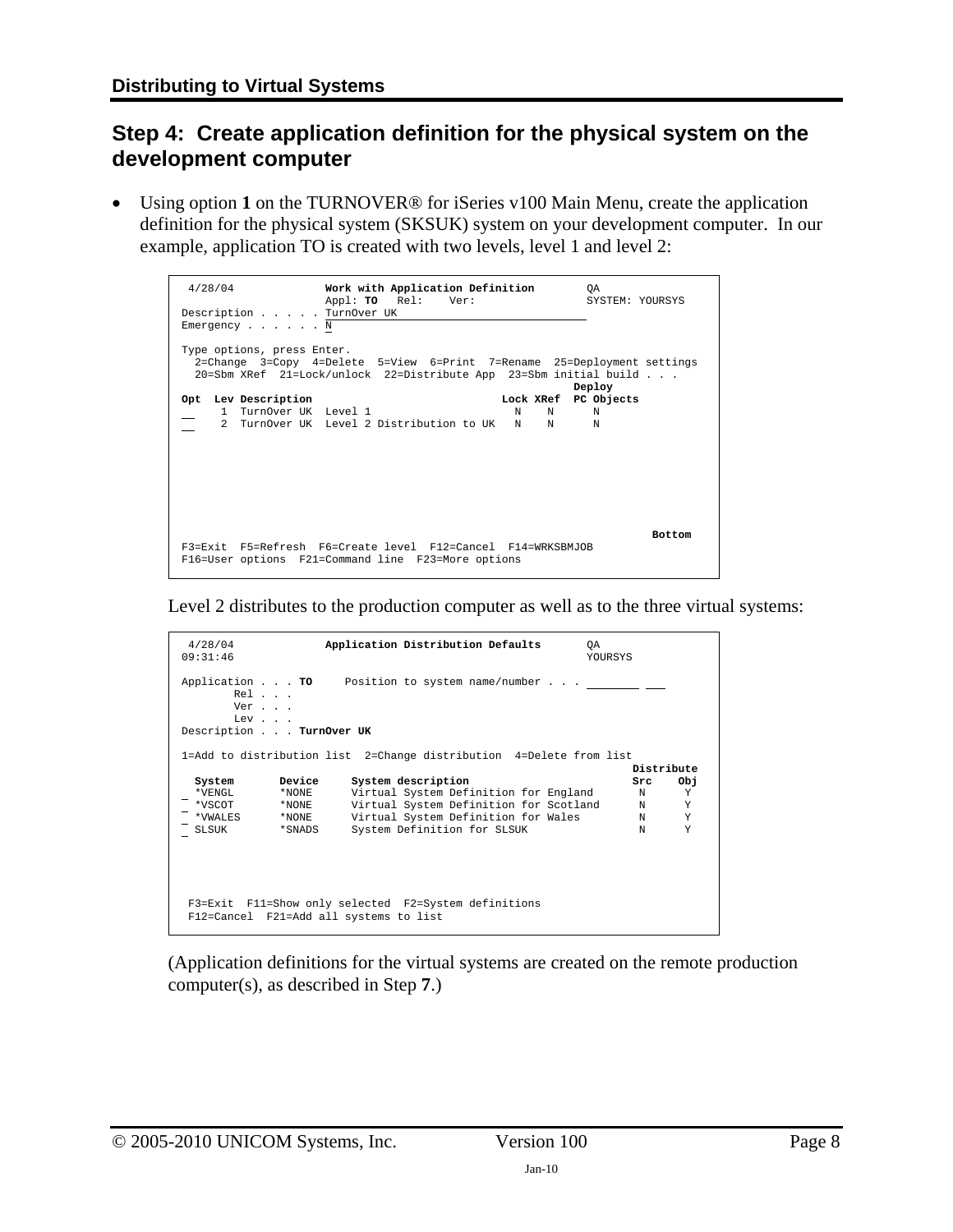## <span id="page-8-1"></span><span id="page-8-0"></span>**Step 5: Distribute the application definition for the physical system to the remote production computers**

• Once the application definition has been created on the development computer, you can use option **22** to distribute level 2 of the application definition to the production computer. (You can also access the Remote Configuration Wizard to distribute the application definition from option **7** on the Distribution Menu.)

If you need to adjust the application definition before you distribute it, use option **5** on the Distribution Menu of the development system.

# <span id="page-8-2"></span>**SIGN ON TO THE REMOTE PRODUCTION COMPUTER**

## <span id="page-8-3"></span>**Step 6: Create virtual system definitions on the remote production computer**

- Sign on to each production computer to define the virtual systems residing on that computer.
- Select option **11** from the TURNOVER® for iSeries v100 Main Menu, then option **1** (*Maintain System Definitions*).
- Use **F6** to define the virtual systems as they were defined on your development computer:

| 3/16/00<br>11:59:04                                                   |     |                                                          | Maintain System Definitions                                                                                                                                                                                                                                                                                                                              | ОA<br><b>SLSUK</b> |                                                                                                                                                                                                       |
|-----------------------------------------------------------------------|-----|----------------------------------------------------------|----------------------------------------------------------------------------------------------------------------------------------------------------------------------------------------------------------------------------------------------------------------------------------------------------------------------------------------------------------|--------------------|-------------------------------------------------------------------------------------------------------------------------------------------------------------------------------------------------------|
| System<br>*VENGL<br>*VSCOT<br>*VWALES<br><b>BOGGS</b><br><b>SLSUK</b> | 510 | Device<br>*NONE<br>$*$ NONE<br>*NONE<br>*SNADS<br>*SNADS | 2=Change 4=Delete 7=Application definitions 9=Distribution defaults<br>12=Distribute System 13=Change DDMF definitions 16=Distributed Applicat/on<br>System Description<br>Virtual System Definition for England<br>Virtual System Definition for Scotland<br>Virtual System Definition for Wales<br>$BOGGS - 5.2$<br>System Definition for SLSUK AS/400 |                    | System definitions for<br>England, Scotland, and<br>Wales need to be<br>created on the<br>production computer.<br>System definition for the<br>development computer<br>on the production<br>computer. |
| $F3 = Fx i t$                                                         |     | F6=Add System Definition                                 | $F12 = Cancel$                                                                                                                                                                                                                                                                                                                                           |                    |                                                                                                                                                                                                       |

Remember, all the system definitions on the production computer **must** match the corresponding system definitions on the development computer.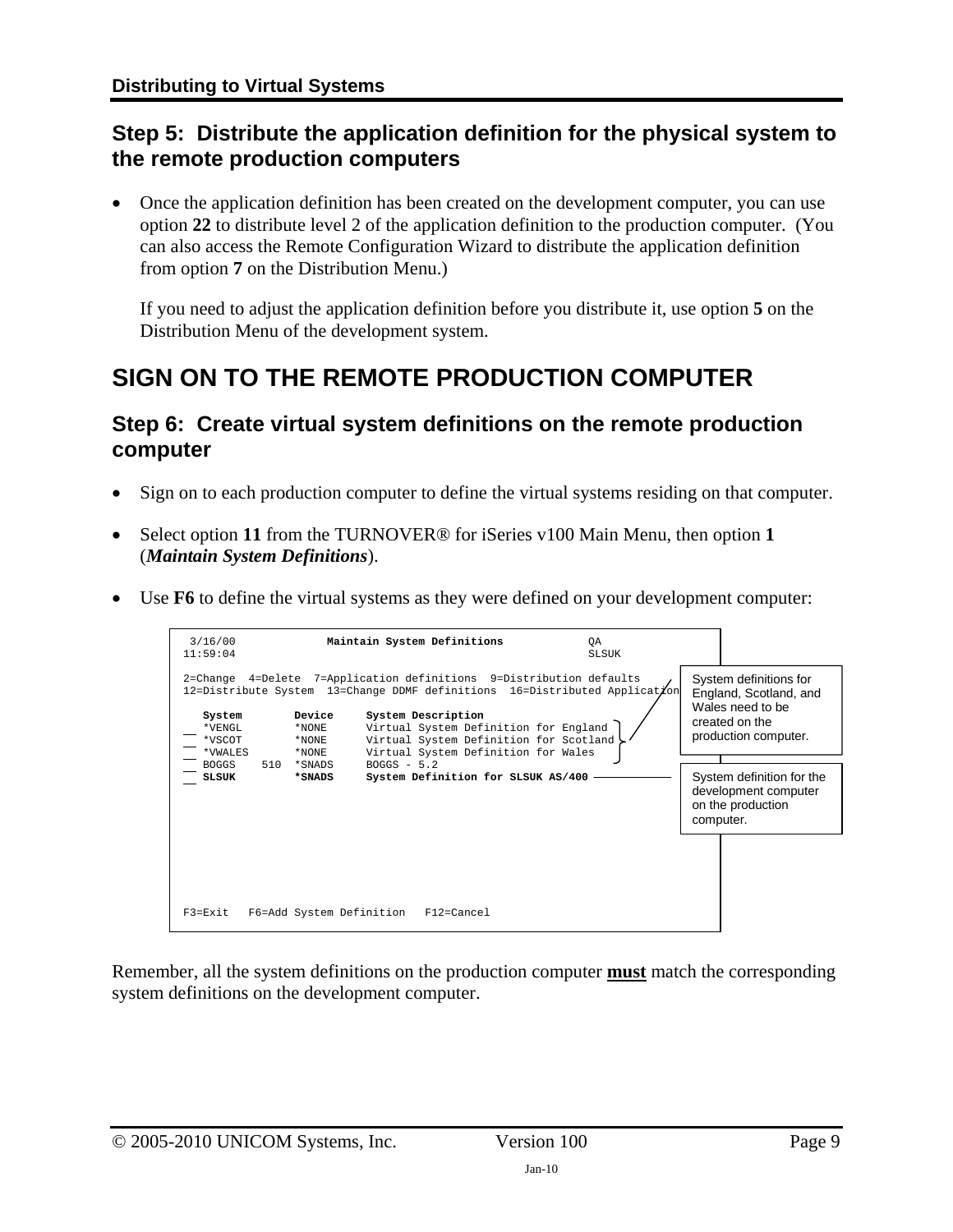# <span id="page-9-1"></span><span id="page-9-0"></span>**Step 7: Create application definitions for virtual systems on the remote production computer**

Assign application version numbers to the applications that will distribute to your virtual systems.

**Note:**Remember, when you add the virtual system control records to file TVIRSYSF (see Step **[8](#page-2-2)**), the versions you enter must match the versions you use for your virtual applications.

| 3/16/00                                          | Work with Application Definitions<br>Position to Application: (Home) Rel: Ver:                                                                                | QA<br>YOURSYS: BOGGS   |          |                                                                                   |
|--------------------------------------------------|---------------------------------------------------------------------------------------------------------------------------------------------------------------|------------------------|----------|-----------------------------------------------------------------------------------|
|                                                  | Type options (and Application), press Enter.<br>1=Create 2=Change 3=Copy 4=Delete 5=View 6=Print 7=Rename<br>14=Create missing items 19=Application relations |                        |          |                                                                                   |
| Opt Appl Rel Ver Description<br>TO.<br>TO.<br>10 | TurnOver UK<br>TurnOver Wales                                                                                                                                 | Emer.<br>Rel<br>N<br>N |          | Virtual system version<br>numbers must match these<br>virtual application version |
| <b>TO</b>                                        | 20 TurnOver Scotland                                                                                                                                          | N                      | numbers. |                                                                                   |
| <b>TO</b><br>30<br><b>WEB</b>                    | TurnOver England<br>Web Demo                                                                                                                                  | N<br>N                 |          |                                                                                   |
| 01M                                              | Model 1                                                                                                                                                       | N                      |          |                                                                                   |
| 02M                                              | Model 2                                                                                                                                                       | N                      |          |                                                                                   |
| 0 3 M                                            | Model 3                                                                                                                                                       | N                      |          |                                                                                   |
| 04M                                              | Model 4                                                                                                                                                       | N                      |          |                                                                                   |
| 0.5M                                             | Model 5<br>F3=Exit F5=Refresh F6=Create application definition F12=Cancel<br>F14=WRKSBMJOB F21=Command line F23=More options                                  | N                      | More     |                                                                                   |

On the production computer, application definitions must be created for each virtual system. (As mentioned earlier, they cannot be distributed to the production computer from the development computer.) The *Version* parameter differentiates these application definitions by associating them with the correct virtual system, which you specify in file TVIRSYSF (see Step **[8](#page-2-2)**).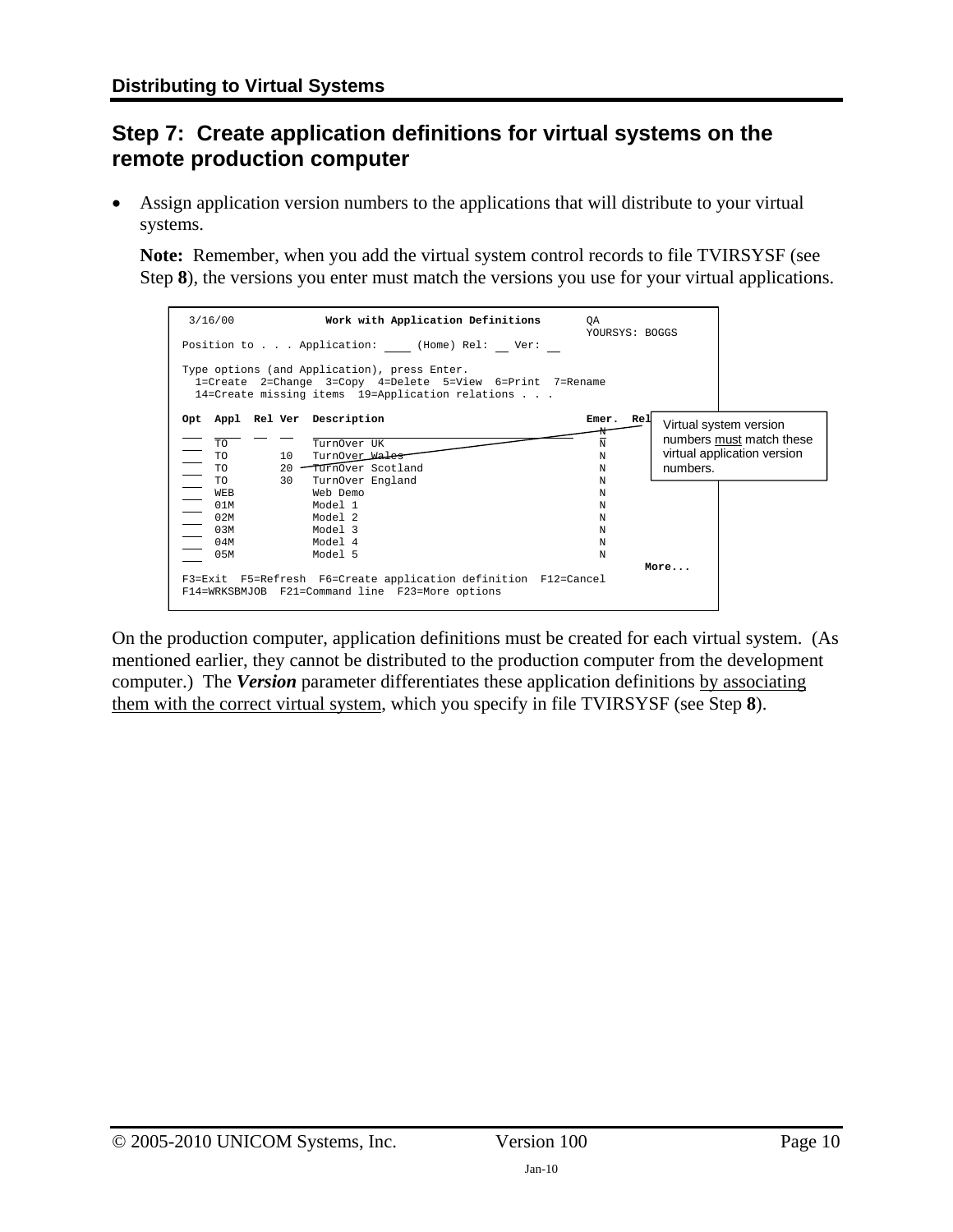## <span id="page-10-1"></span><span id="page-10-0"></span>**Step 8: Add control records to virtual systems file TVIRSYSF**

On the *receiving* (remote) computer, you must populate file TVIRSYSF (in the TURNOVER® for iSeries v100 data library) with entries for each virtual system. You can do this using DFU, DBU, SQL, a user program, or some other utility that enables the update of data in a file. You need to add the records to the file as shown in this panel:

| WORK WITH DATA IN A FILE<br>Format : TVIRSYS                                                                                                                                                  |                                                | Mode: ENTRY<br>File : TVIRSYSF     |  |
|-----------------------------------------------------------------------------------------------------------------------------------------------------------------------------------------------|------------------------------------------------|------------------------------------|--|
| Physical System Name: SLSUK<br>Physical System #:<br>Virtual System Name:<br>Virtual System #:<br>Virtual Version:<br>Reserved 1:<br>Reserved 1:<br>Reserved 1:<br>Reserved 1:<br>Reserved 1: | $\mathbf 0$<br>*VWALES<br>$\overline{0}$<br>10 |                                    |  |
| $F3 = Fx i t$<br>F9=Tnsert                                                                                                                                                                    | F5=Refresh<br>$F10 = Entry$                    | F6=Select format<br>$F11 = Change$ |  |

#### **IMPORTANT!**

The virtual system name and number must match the virtual system definition created in Step **[6](#page-2-3)**. The *version* must match the version used in the application definition that you created in Step **[7](#page-2-4)**.

In our example, there are three entries in file TVIRSYSF. The entry for Scotland is shown below; the entry for England is shown on the next page.

| WORK WITH DATA IN A FILE<br>Format : TVIRSYS                                                                                                                                                  |                                     | Mode: ENTRY<br>File : TVIRSYSF     |  |
|-----------------------------------------------------------------------------------------------------------------------------------------------------------------------------------------------|-------------------------------------|------------------------------------|--|
| Physical System Name: SLSUK<br>Physical System #:<br>Virtual System Name:<br>Virtual System #:<br>Virtual Version:<br>Reserved 1:<br>Reserved 1:<br>Reserved 1:<br>Reserved 1:<br>Reserved 1: | 0<br>*VSCOT<br>$\overline{0}$<br>20 |                                    |  |
| $F3 = Fx i t$<br>$F9 = Tn$ sert                                                                                                                                                               | F5=Refresh<br>$F10 = Entry$         | F6=Select format<br>$F11 = Change$ |  |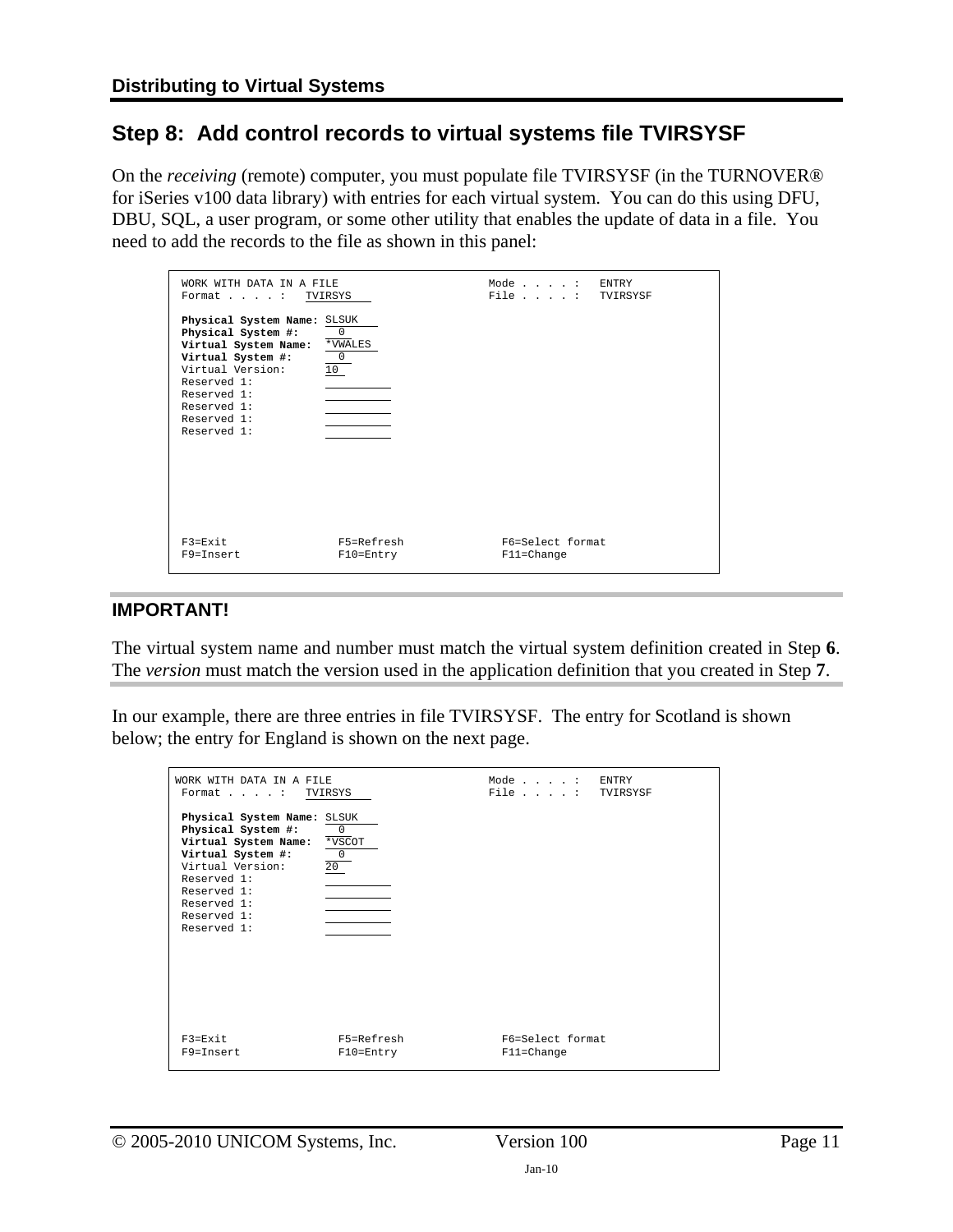| WORK WITH DATA IN A FILE<br>Format : TVIRSYS                                                                                                                                                  |                                                    | Mode: ENTRY<br>File : TVIRSYSF     |  |
|-----------------------------------------------------------------------------------------------------------------------------------------------------------------------------------------------|----------------------------------------------------|------------------------------------|--|
| Physical System Name: SLSUK<br>Physical System #:<br>Virtual System Name:<br>Virtual System #:<br>Virtual Version:<br>Reserved 1:<br>Reserved 1:<br>Reserved 1:<br>Reserved 1:<br>Reserved 1: | $\overline{0}$<br>$*$ VENG<br>$\overline{0}$<br>30 |                                    |  |
| $F3 = Fx i t$<br>$F9 = Tn$ sert                                                                                                                                                               | F5=Refresh<br>$F10 = Entry$                        | F6=Select format<br>$F11 = Change$ |  |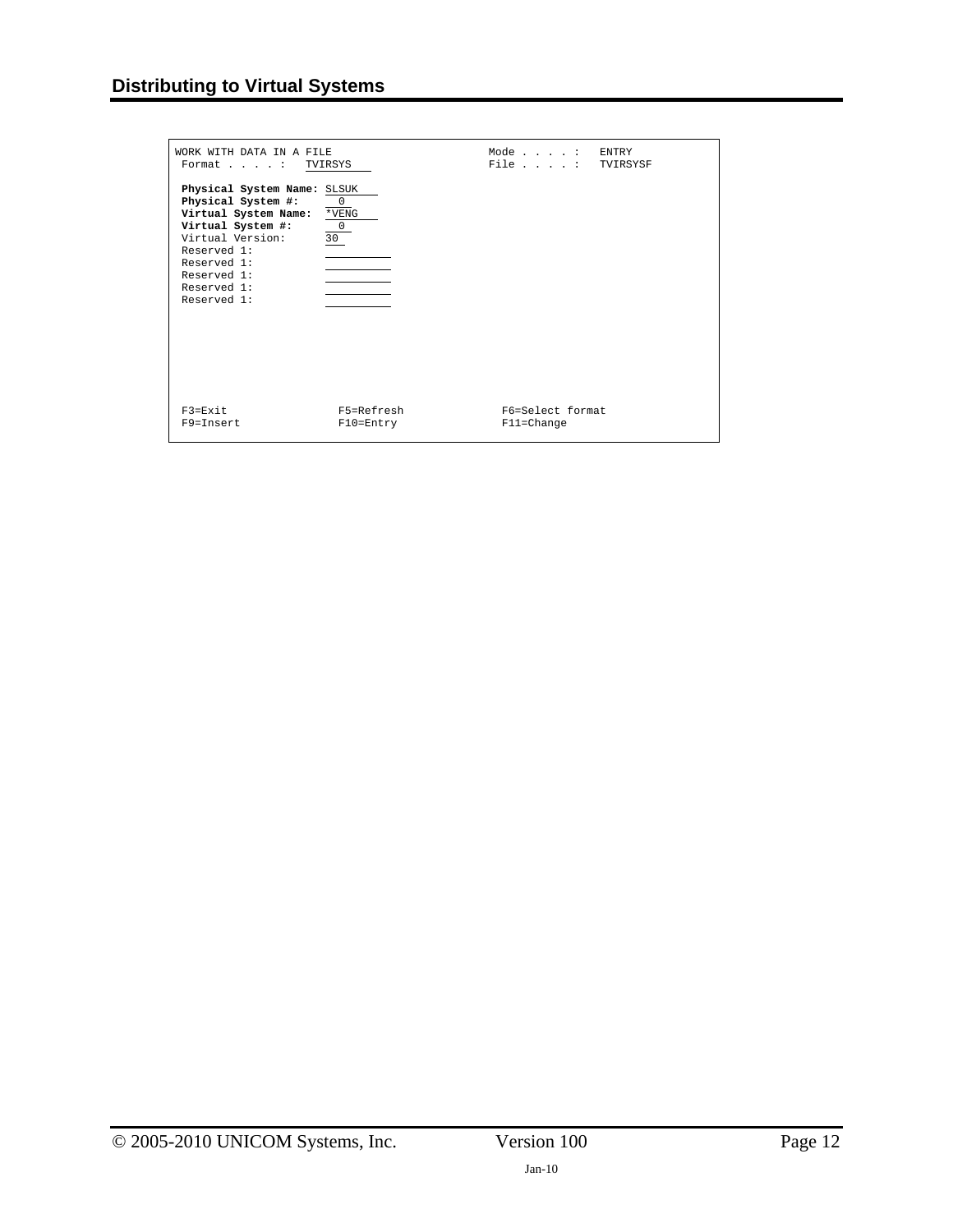### **A schematic of the virtual system setup in our example**



#### **Figure 2: Sample application schematic for virtual system distribution**

Referring to the schematic, the target libraries for applications TO Ver 10, TO Ver 20, and TO Ver 30 do not necessarily have to be production libraries. They could be QA or STAGING libraries. Your applications might include additional levels (after level 2) to promote to STAGING, PRODUCTION, and so on.

In our example, application TO level 2 (which is the application definition for the physical system) has target libraries named HOLD. From the HOLD library, the information will be copied into the virtual system libraries.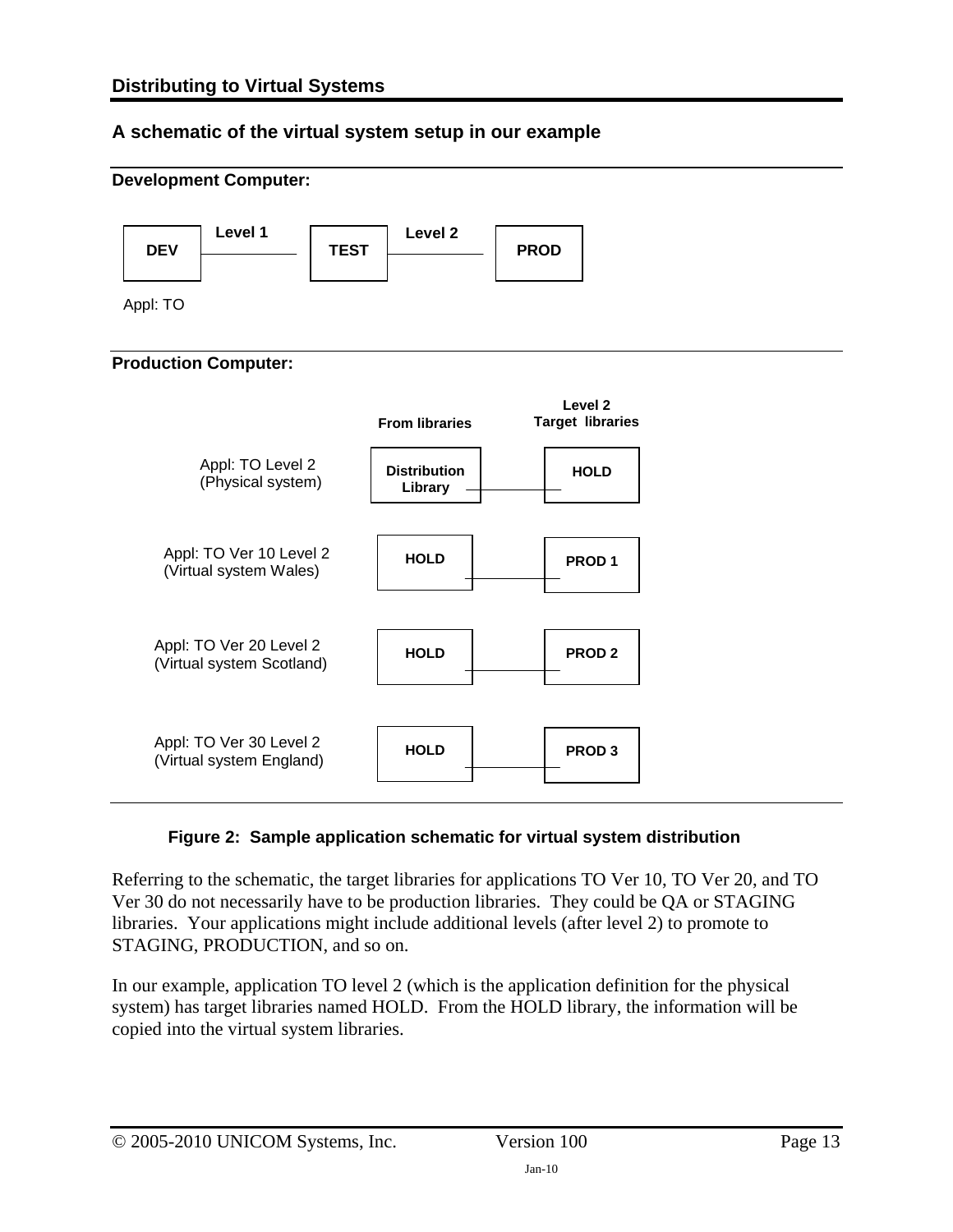Now consider our example. Once all the application definitions have been defined for the physical system and all the virtual systems on the production computer, the *Work with Application Definitions* panel on the remote system will look something like this:

| 3/16/00                             | Work with Application Definitions Your Company, Inc.                                                                                                                | <b>SLSUK</b>                         |
|-------------------------------------|---------------------------------------------------------------------------------------------------------------------------------------------------------------------|--------------------------------------|
|                                     | Position to Application: Rel: Ver: Lev:                                                                                                                             |                                      |
|                                     | Type options (and Application), press Enter.<br>1=Create 2=Change 3=Copy 4=Delete 5=View 6=Print 7=Rename<br>$14$ =Create missing items $19$ =Application relations |                                      |
|                                     | Opt Appl Rel Ver Lev Description                                                                                                                                    | Relations<br>Emer                    |
| <b>TO</b><br><b>TO</b><br>TO.<br>TO | 2 TurnOver Hold<br>10 2 TurnOver Wales<br>20 2 Turnover Scotland<br>30 2 Turnover England                                                                           | N<br>N<br>N<br>N<br>N<br>N<br>N<br>N |
|                                     | F3=Exit F5=Refresh F6=Create application definition F12=Cancel<br>F14=WRKSBMJOB F16=User options F21=Command line F23=More options                                  |                                      |

The TO Ver 0 will promote to the HOLD library.

This is what the library defaults for our physical application TO level 2 would look like:

| 3/16/00<br>12:19:16        | Application: TO Rel: Ver: Lev: 2                                                                    | Library Defaults |  | Your Company, Inc.<br><b>SLSUK</b>                |
|----------------------------|-----------------------------------------------------------------------------------------------------|------------------|--|---------------------------------------------------|
| Type choices, press Enter. |                                                                                                     |                  |  | Field Attributes                                  |
|                            | Data objects Target library HOLD<br>Other objects Target library HOLD<br>Source Target library HOLD |                  |  | R=Restrict, L=Lock<br>$\frac{\text{L}}{\text{L}}$ |
|                            | Other objects From library<br>Source From library <u>.</u>                                          |                  |  | エミエ                                               |
|                            | Bypass copy prompt when checking out source N $(Y,N)$                                               |                  |  | L                                                 |
|                            | Other object name mask                                                                              |                  |  | $\frac{L}{L}$                                     |
|                            | F3=Exit F8=IFS Path defaults F12=Cancel F19=Explode data libraries                                  |                  |  |                                                   |

The *from* library fields are blank because the *from* libraries default to the distribution library (TnnnnnnnS) when the form is created.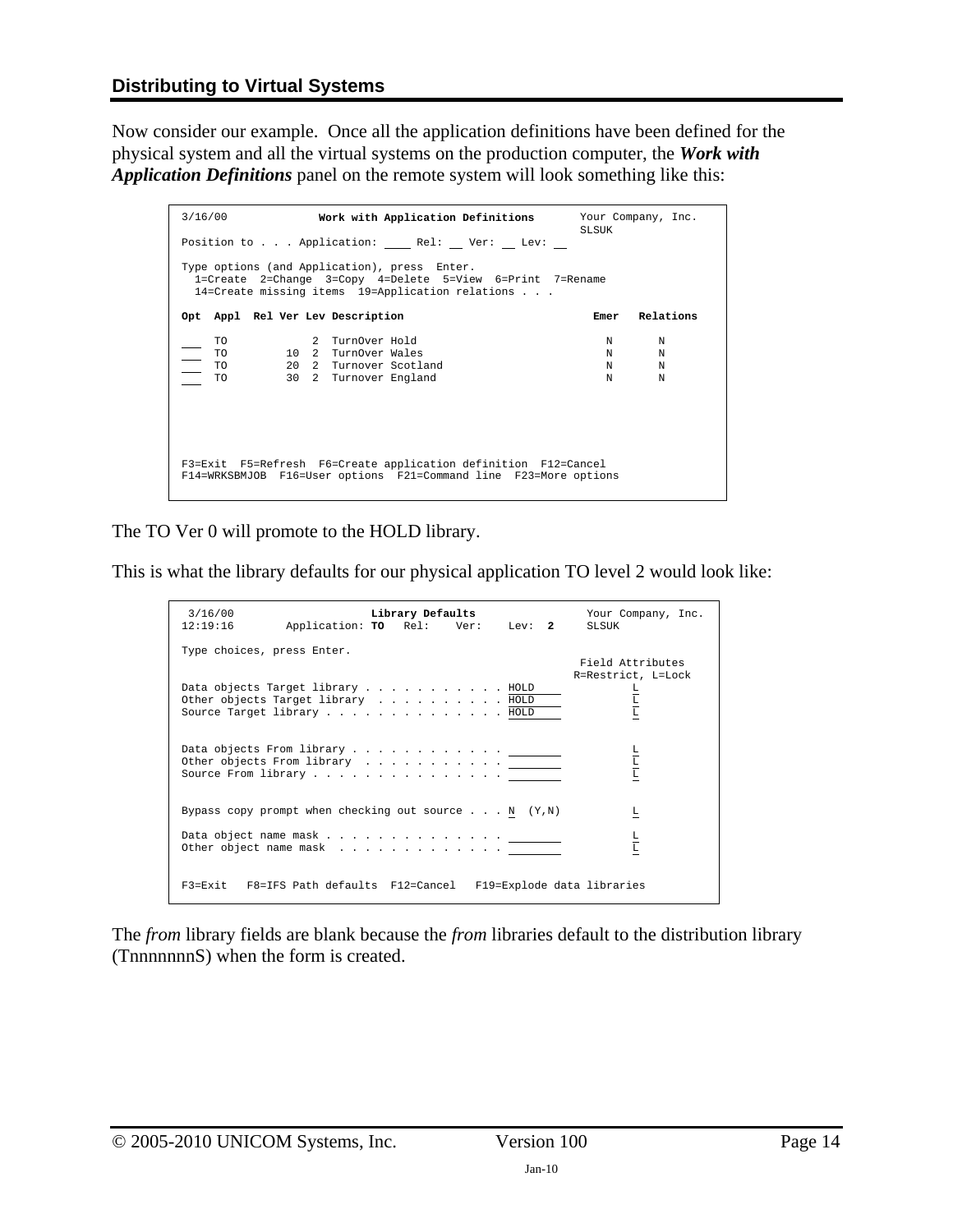This is what the library defaults for the virtual system application TO version 10 level 2 would look like on the remote production computer (SLSUK):



The line defaults for the virtual application (such as TO version 10 level 2) are important as well. The *method* normally might be **MO** (move object) on your production computers. For virtual systems, however, you must use method **CD** (create duplicate object) or method **CSCO** (copy source, compile object).

| Line Defaults<br>3/16/00<br>12:25:59<br>Application: TO Rel: Ver: 10 Lev: 2                                        |                                                   | Your Company, Inc.<br><b>SLSUK</b>      |              |                                                                             |
|--------------------------------------------------------------------------------------------------------------------|---------------------------------------------------|-----------------------------------------|--------------|-----------------------------------------------------------------------------|
| Type choices, press Enter.<br>Method CD                                                                            | CSCO, MO, CD, COPR,<br>CSMO, CSCD, CS, *NULL      | Field Attribut<br>R=Restrict, L=Ld<br>L |              | For a virtual system, the<br>promotion method must<br>be either CD or CSCO. |
| Create parameters P<br>Reference object REF* Name, REF*<br>Library LIBNAME<br>Authority P<br>Reference object REF* | P, T, S, R, C<br>Name<br>P, T, S, R<br>Name, REF* | エニュニュー                                  |              |                                                                             |
| Library LIBNAME<br>Delete test object N<br>Delete test source N                                                    | Name<br>Y, N<br>Y, N                              |                                         | be set to N. | <b>Delete test object and</b><br><b>Delete test source must</b>             |
| Programmer * CHECKOUT<br>Project task reference . *FORM<br>F3=Exit F8=IFS Line defaults F12=Cancel                 | *USRPRF, *FORM, *CHECKOUT<br>Code, *FORM          | $\frac{\text{L}}{\text{L}}$             |              |                                                                             |

The line defaults for all of the virtual applications must be defined as *Delete test sourcelobject* = **N**. A **pre-run exit** program (Exit 8) will change the form lines to *Delete test sourcelobject* = **Y** if the form is the last of the group to run (all source/objects have been promoted to PROD1, PROD2, PROD3, and so on).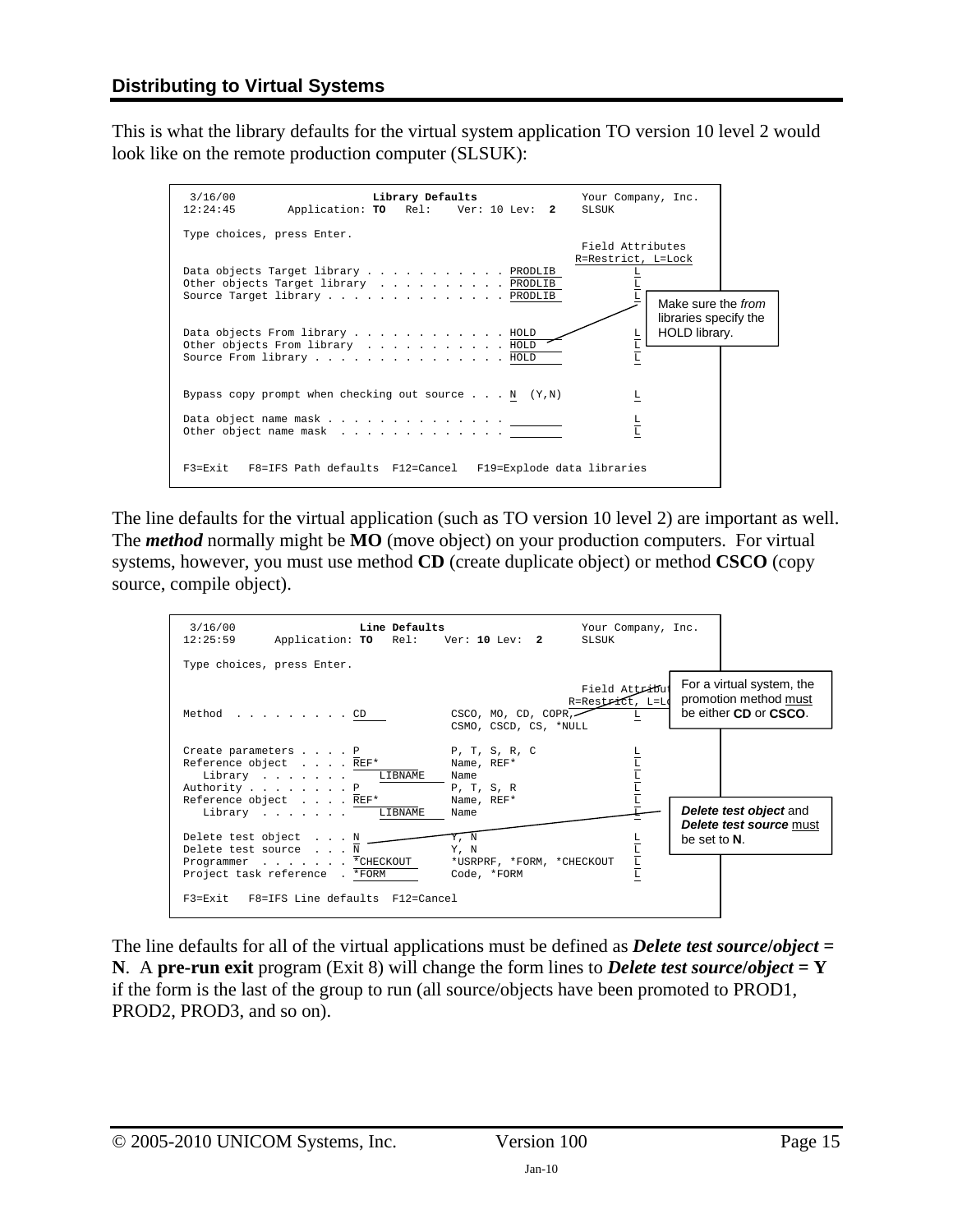# <span id="page-15-1"></span><span id="page-15-0"></span>**Step 9: Install and configure exit programs for Exits 1, 8, and 11 on the remote production computer**

### **Install and compile the Exit programs**

A **Pre-Run exit program** (Exit 8) and **Post-run exit programs** (Exit 1 and 11) are required *on the receiving* (remote) computer. The source for the exit programs are in ACLSRC and ARPGLESRC in your TURNOVER® for iSeries v100 product library SOFTTURN (or in your TURNOVER® for iSeries v100 *program\_product\_library* name).

The programs designated as CLLE are in ACLSRC; those designated as RPGLE are in ARPGLESRC:

- VB01R1 (RPGLE) Post-run exit program. This program is called after the base form is run. It creates and runs the virtual system forms.
- VB01C1 (CLLE) Called by VB01R1. This CL program copies the base form to create the forms for the virtual systems. It then runs the virtual system forms.

**Note:** If you distribute objects only, you need to modify program VB01C1 (CLLE). The **CPYFORMI** command needs to pass the parameter **DROPCOPRS**(**\*NO**). The default for this parameter is **\*YES**.

- VB01C2 (CLLE) Called by VB01R1. This program sends the form confirmations back to the original sending system for the base form.
- VB08R1 (RPGLE) Pre-run exit program. This program checks to see if this is the last virtual system form to run. If it is the last form to run, this program changes the *Delete test source***/***object* flag to **Y** to clean up the Hold library.
- VB11R1 (RPGLE) Post-run exit program. This program sends the form logs back to the original sending system for the base form. (**Note:** This is optional. If you do not want to send the form logs back to the original sending system, you do not need Exit 11.)

On the remote computer, these programs must be compiled into the TURNOVER® for iSeries v100 product library *or* into another library that is included as an *additional environment library* in your TURNOVER® for iSeries v100 environment definition (**WRKTOENV**). *The latter option is recommended, this way, programs will not be overlaid by future TURNOVER® for iSeries v100 upgrades/changes.* 

*TURNOVER® for iSeries v100 product, data and language libraries (i.e., SOFTTURN, SOFTTURND, SOFTTURNE) must be in the library list in order to compile these programs.*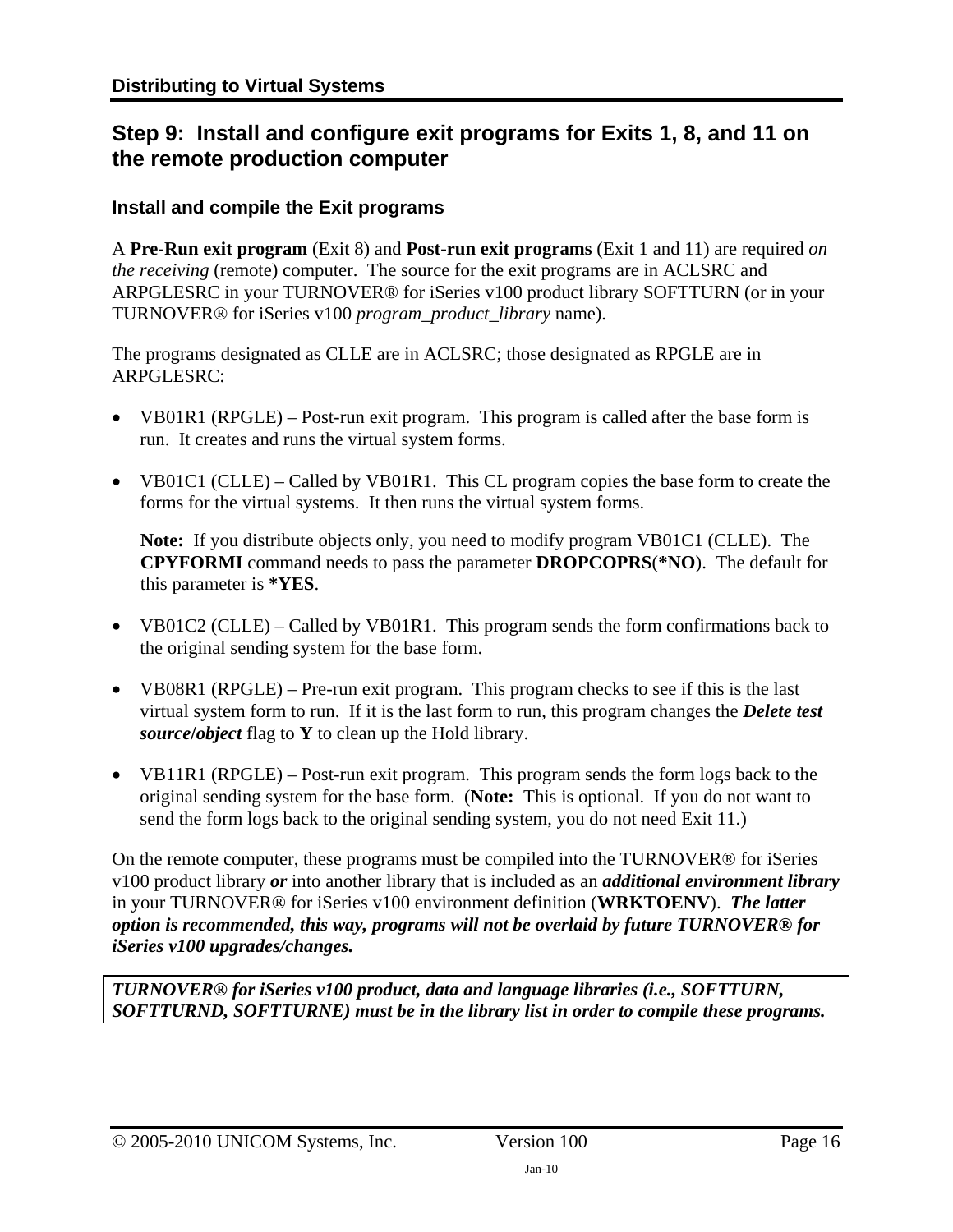Before compiling program VB01R1, browse the source for the following statement:

### **FLEV ANDEQ2**

The 2 corresponds to the level of your application from which you distribute. If you do *not* distribute from level 2 (for example, perhaps your application includes an additional QA level, and you distribute from level 3), then you must update this statement to reflect the appropriate level before compiling the program. *Please be aware that you may need to modify this statement in program VB01R1 if you are distributing from more than one level of your application.* 

### **Configure TURNOVER® for iSeries v100 to use the Exit programs**

After compiling the programs, you must configure the TURNOVER® for iSeries v100 exits on the production computer:

- 1. Select option **8** (*Utility Menu*) from the TURNOVER® for iSeries v100 Main Menu.
- 2. Select option **7** (*Work with Exits*).
- 3. Update Exits 1, 8, and 11 on the *Work with Exits* panel, as follows:

| 3/16/00<br>13:26:52 | Work with Exits                                |                               |                  | ОA<br><b>YOURSYS</b> |          |
|---------------------|------------------------------------------------|-------------------------------|------------------|----------------------|----------|
|                     | 5=Browse exit program 7=Work with sample exits |                               | $8 = He1p$       |                      | Library  |
| Rxit                | Description                                    |                               | Active Program   | Library              | List     |
| EXTT <sub>1</sub>   | Form Finalization Processing                   | Y                             | VB01R1           | YOURLIB              | *CURRENT |
| EXTT <sub>2</sub>   | Pre-Distribution Form Exit                     | N                             |                  |                      |          |
| EXTT <sub>3</sub>   | Pre-Distribution Library Exit                  | N                             |                  |                      |          |
| EXTT 4              | Receive of Distribution                        | N                             |                  |                      |          |
| EXTT <sub>5</sub>   | Determining Source file names                  | Y<br>-                        | *NONE            | $*$ T.TBL            |          |
| EXTT <sub>6</sub>   | Object Naming Standards                        | Y                             |                  |                      |          |
| EXTT 7              | Project Entry Verification                     | Y                             |                  |                      |          |
| EXTT 8              | Form Initialization phase                      | Y                             | VB08R1           | YOURLTB              | *CURRENT |
| EXTT 9              | Post-Checkout Exit                             | N                             |                  |                      |          |
| EXTT 10             | Manual check-in                                | N                             |                  |                      |          |
| EXTT 11             | Form Completion Processing                     | Y                             | VB11R1           | YOURLIB              | *CURRENT |
| EXTT <sub>12</sub>  | Add a line to TurnOver form                    | N                             |                  |                      |          |
| EXTT 13             | Pre-run Error check Exit                       | N<br>$\overline{\phantom{0}}$ |                  |                      |          |
| EXTT 14             | Pre-Checkout Processing                        | $\overline{\mathbf{N}}$       |                  |                      |          |
| EXTT 15             | Add PWL Item                                   | N                             |                  |                      |          |
| $F3 = Fx i t$       | F8=TFS Exits<br>$F12 = Cancel$                 |                               | F21=Command line |                      | More     |

To update Exit 1, type the program name VB01R1 and the library where this program object resides. Change the ACTIVE flag to **Y**. The Library List value should be set to **\*CURRENT** as shown in the above panel. Make sure you press **Enter** to update the changes made.

Follow the same procedure to update Exit 8 using program name VB08R1, and Exit 11, using program name VB11R1.

If you are already using Exits 1, 8, or 11, then *your* exit program must call our virtual system programs or vice versa. The order in which you choose to call exit programs is entirely at your discretion.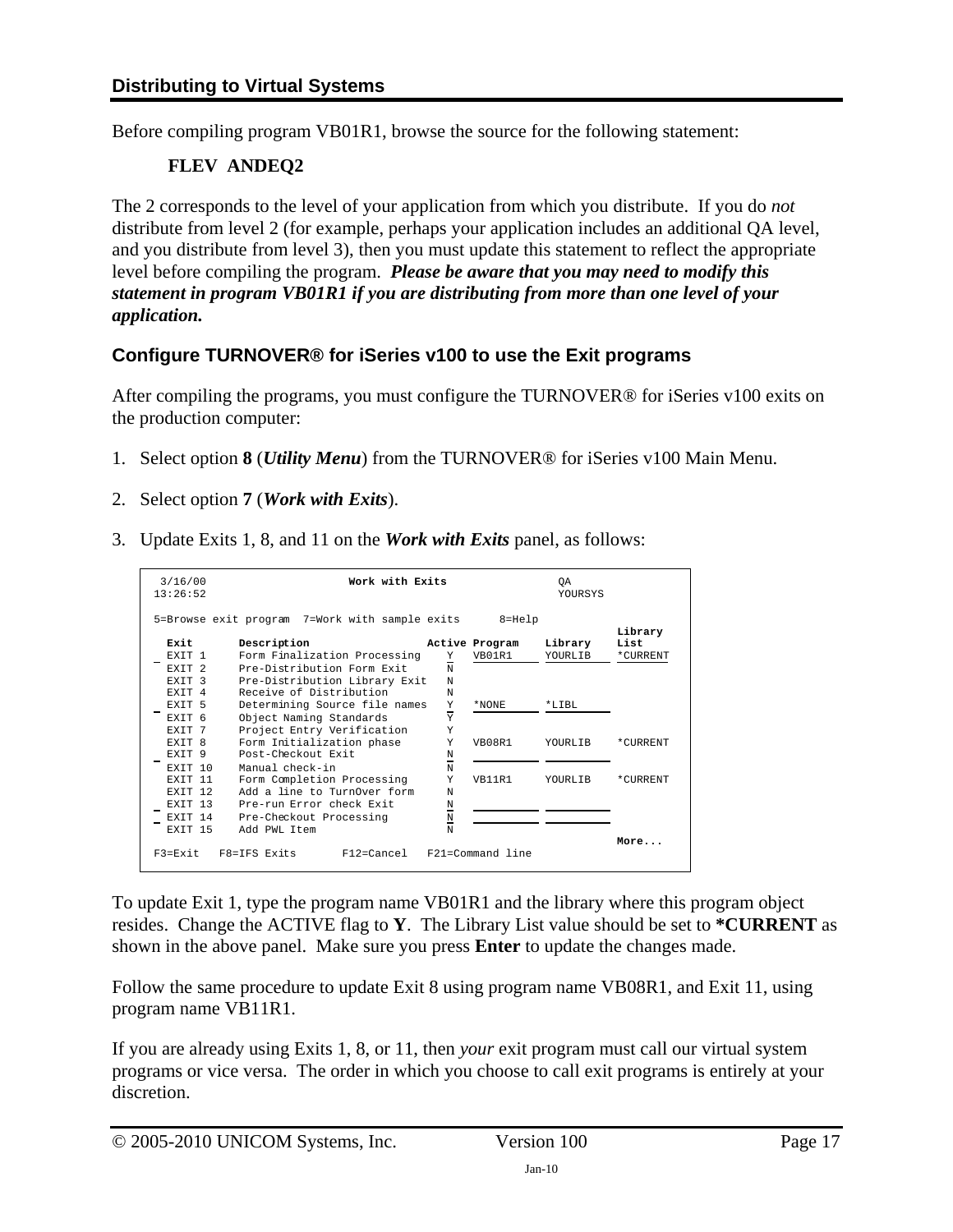# <span id="page-17-1"></span><span id="page-17-0"></span>**Step 10: Ensure the User ID used for distribution has form authority for the virtual applications on the remote production computers**

It is important that the target User ID specified in the *System Send Distribution Defaults* has the authority to add a form to the virtual applications. Using option **3** from the Main Menu, ensure that the user (in this example, the user is TURNOVER) has authority. Find the user TURNOVER and select it with option **1**. Press **Enter**.

```
 3/16/00 Application Authority Maintenance QA 
12:59:44 
User: TURNOVER TURNOVER System Administrator 
1=Authorize User 2=Reset User to default authority 
                   ----SOURCE---- ---TURNOVER FORM AUTHORITY--- SYSTEM 
   Appl Rel Ver Lev Chkout Chk-in View Add Updt Run Distr Purge Dfts 
TO 2 
1 TO 10 2 X X X X 
1 TO 20 2 X X X X 
1 TO 30 2 X X X X 
F3=Exit F11=Description F12=Cancel F21=Authorize user to all applications
```
Find the virtual application definitions and ensure they have a '1' next to them. The User ID TURNOVER must have view, add, update and run authority for the virtual application definitions.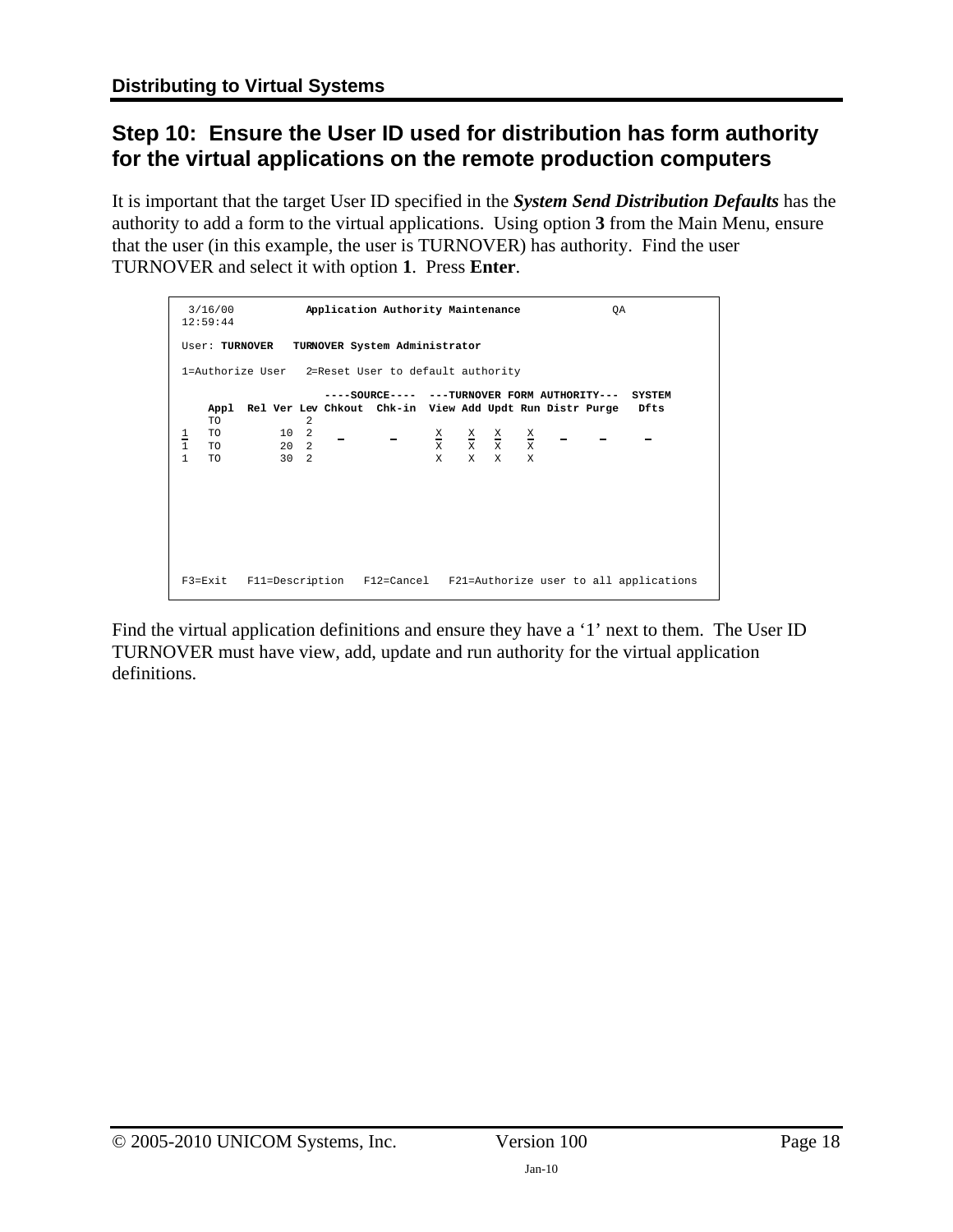# <span id="page-18-1"></span><span id="page-18-0"></span>**FORM CREATION FOR VIRTUAL SYSTEMS ON THE PRODUCTION COMPUTER**

When a form is received and the flag to automatically submit a form is set to **Y**, the form will be run automatically to promote source/objects into a holding library. **A post-run exit** program (Exit 1) will be called when this received form completes. This post-run exit program will read file TSYSTEMS to determine if there are any virtual systems associated with the form. For each virtual system, the exit program will create a new form, using the ADDFORM API, as long as each line on the original form has a status of **RAN-OK** or **RAN-WRN**. The form will be created as follows:

| Form number        | Next available form number                                                                                                               |  |  |
|--------------------|------------------------------------------------------------------------------------------------------------------------------------------|--|--|
| <b>Application</b> | Same as distributed form                                                                                                                 |  |  |
| <b>Release</b>     | Same as distributed form                                                                                                                 |  |  |
| <b>Version</b>     | Version retrieved from TVIRSYSF file entry                                                                                               |  |  |
| <b>Level</b>       | Same as distributed form                                                                                                                 |  |  |
| <b>Description</b> | $xx*Vffffff$ (where $xx*$ = the first 31 positions of the distributed form's<br>description; and $ffffff$ = the distributed form number) |  |  |

After the form is created for each virtual system, the exit program will copy the lines on the distributed form to the new form.

In this example, the distributed form promotes from the distribution library (TnnnnnnnS) to HOLD (TnnnnnnnS is the temporary library that TURNOVER<sup>®</sup> for iSeries v100 normally uses as the *from library* on distributed forms; HOLD can be any library name).

The forms that were created by the exit program promote from HOLD to PROD1, PROD2, PROD3, and so on. (HOLD is the target library from the distributed form; PROD1, PROD2, PROD3, and so on can be any libraries that have been specified as target libraries for the virtual system forms.)

When each form promotes into the PROD libraries, the post-run exit (Exit 1) will send the following message to TOMSGRCV on the development computer:

### "*Form fffffff ran on system \*Vsssvv with status xxxxxxxx.*"

(where *fffffff* = the form number of *the original distributed form*, retrieved from the last seven characters of the form description; *\*Vsssvv* = the name used to define the virtual system; and  $xxxxxxx =$  the status with which the form completed)

This message sent by the post-run exit will cause the virtual systems to be confirmed on the development computer.

As with normal distributions, when the last virtual system form has been confirmed, the original form status will change to a CONFIRM status.

Exit 11 is used to send the form run logs back to the sending system. If you are using Exit 11, the logs are sent back to the target user specified within the distribution defaults.